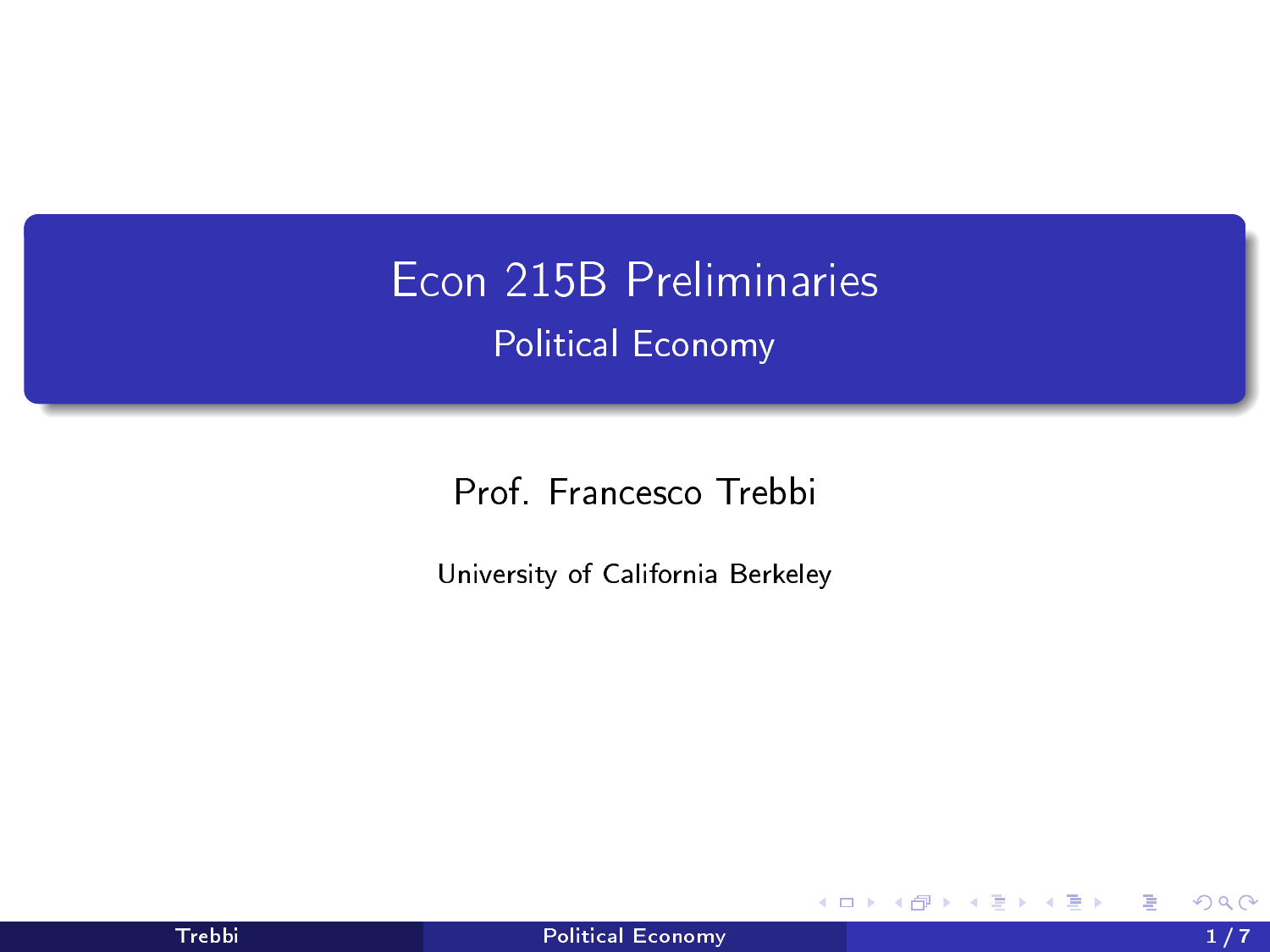Welcome to Econ 215B Political Economy.

**K ロ ▶ K 倒 ▶** 

重

경계 예정에

×.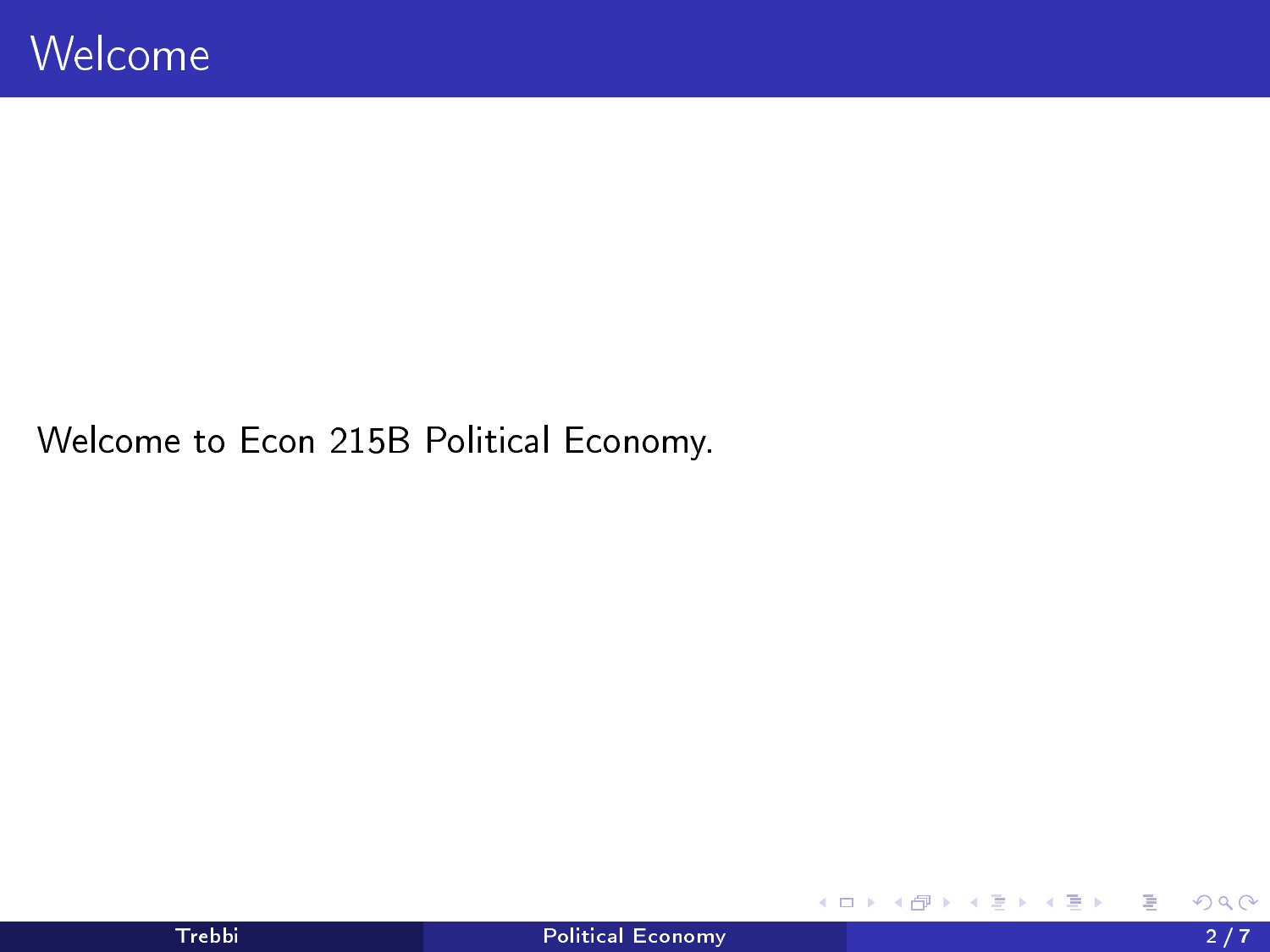- Material: All material, including syllabus and lecture notes, is posted on my webpage.
- $\bullet$  I upload all lecture notes online before class. They are comprehensive and detailed.
- In Class: Lecture starts at 2 pm. I really appreciate your participation during class.
- **•** Office Hours: Available after class or by appointment. (Just send me an email and they are easily arranged.)
- Contact: e-mail: ftrebbi@berkeley.edu

4 D F

一本 語 下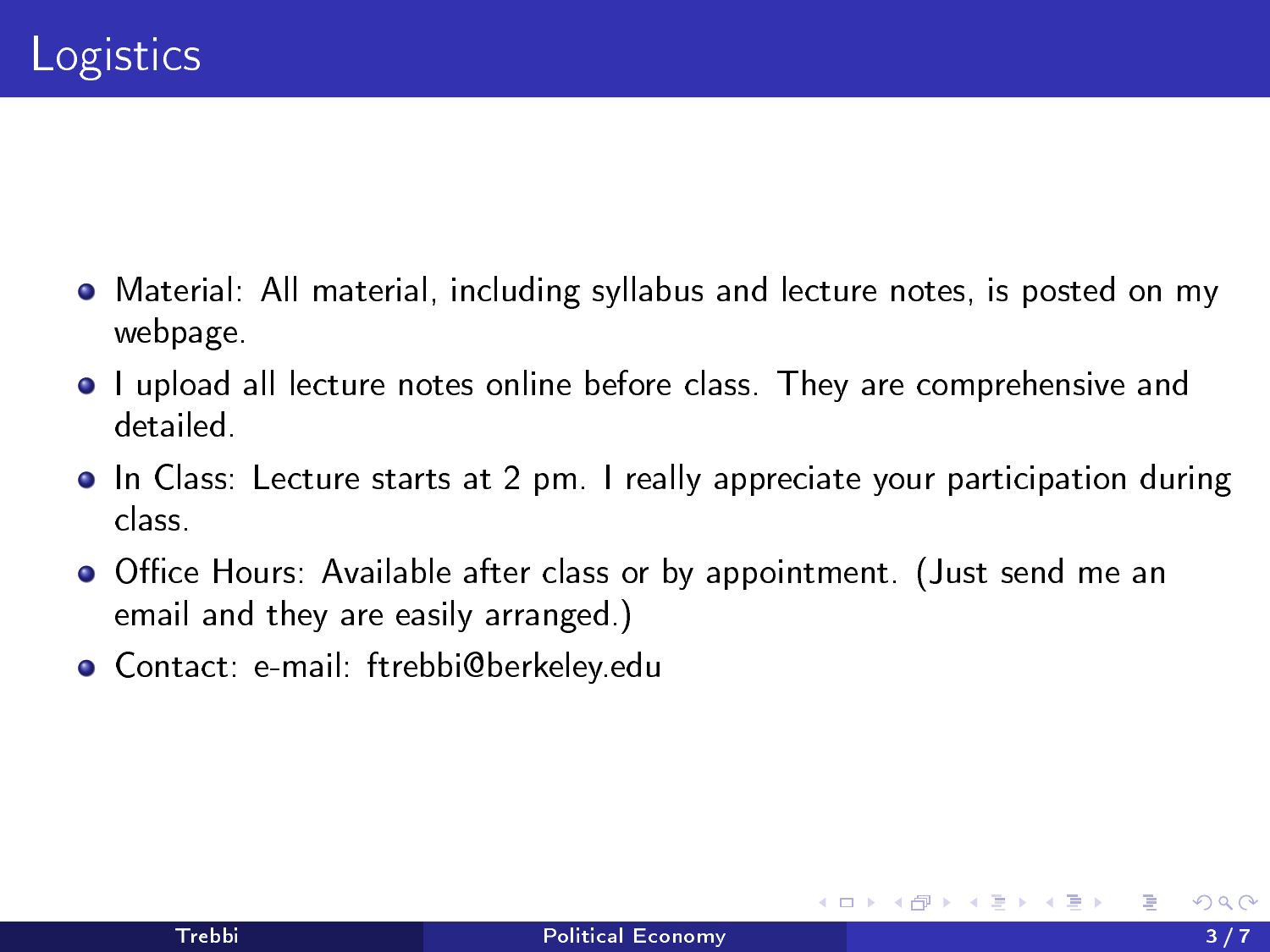- PhD students (or research-oriented MA/undergraduates upon special permission by me):  $100\%$  Replication $++$
- $\bullet$  Replication $++$ : You will be assigned/chose an academic paper that you not only will need to completely replicate, but you will need to augment in at least two worthy directions (these may include finding lack of robustness along relevant dimensions or show novel results you obtained).
- $\bullet$  A 35 minute in-class presentation of your paper and findings is also required.
- You will present a written submission of your Replication++ on the last day of class.

4 E X 4 E X 1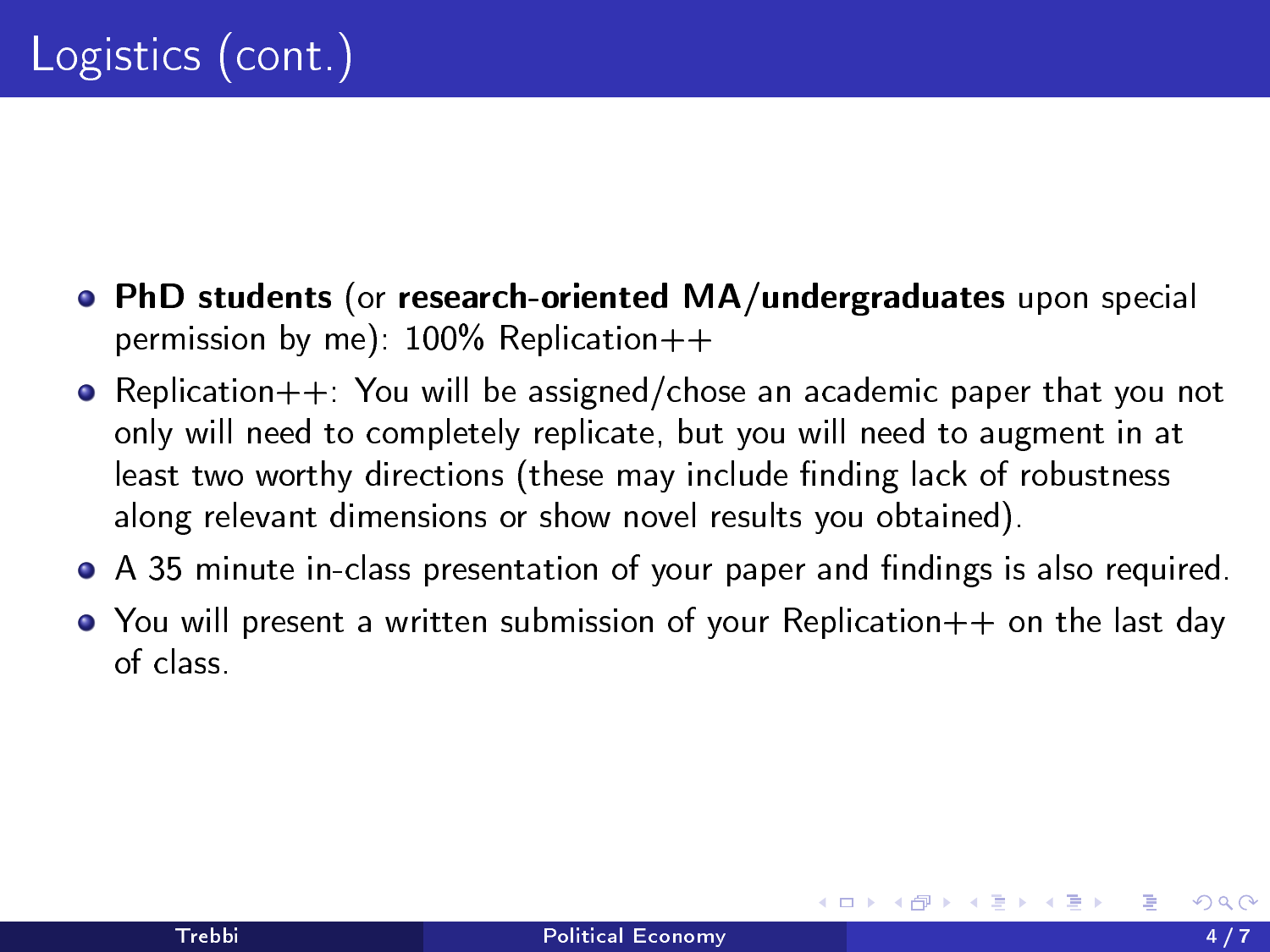## Why this course?

- Minimalist History of Economic Thought.
- The interaction of political and economic forces has been at the center of most social sciences since Karl Marx and Friedrich Engels.
- **•** However, what we do today has little to do with what **Political Economy** was in the 1890s (that's where the JPE name comes from by the way).
- The main similitude remains in our interest in truly big social phenomena (i.e. power sharing, redistribution, collective decision-making, conflict, policy influence and distortion, government capture, etc.).
- We operate in areas that follow the footsteps of Social Choice (Ken Arrow Nobel in `72) and of Public Choice (the Virginia School of James Buchanan - Nobel in '86 - & Gordon Tullock & the Chicago School in George Stigler -Nobel in `82).
- We also borrow heavily from Political Science
- Modern Political Economy studies the interaction of political systems with economic ones, in a much more applied and empirical sense than the purely theoretical SC approach and stays clear of the ideological connotations of PC.  $200$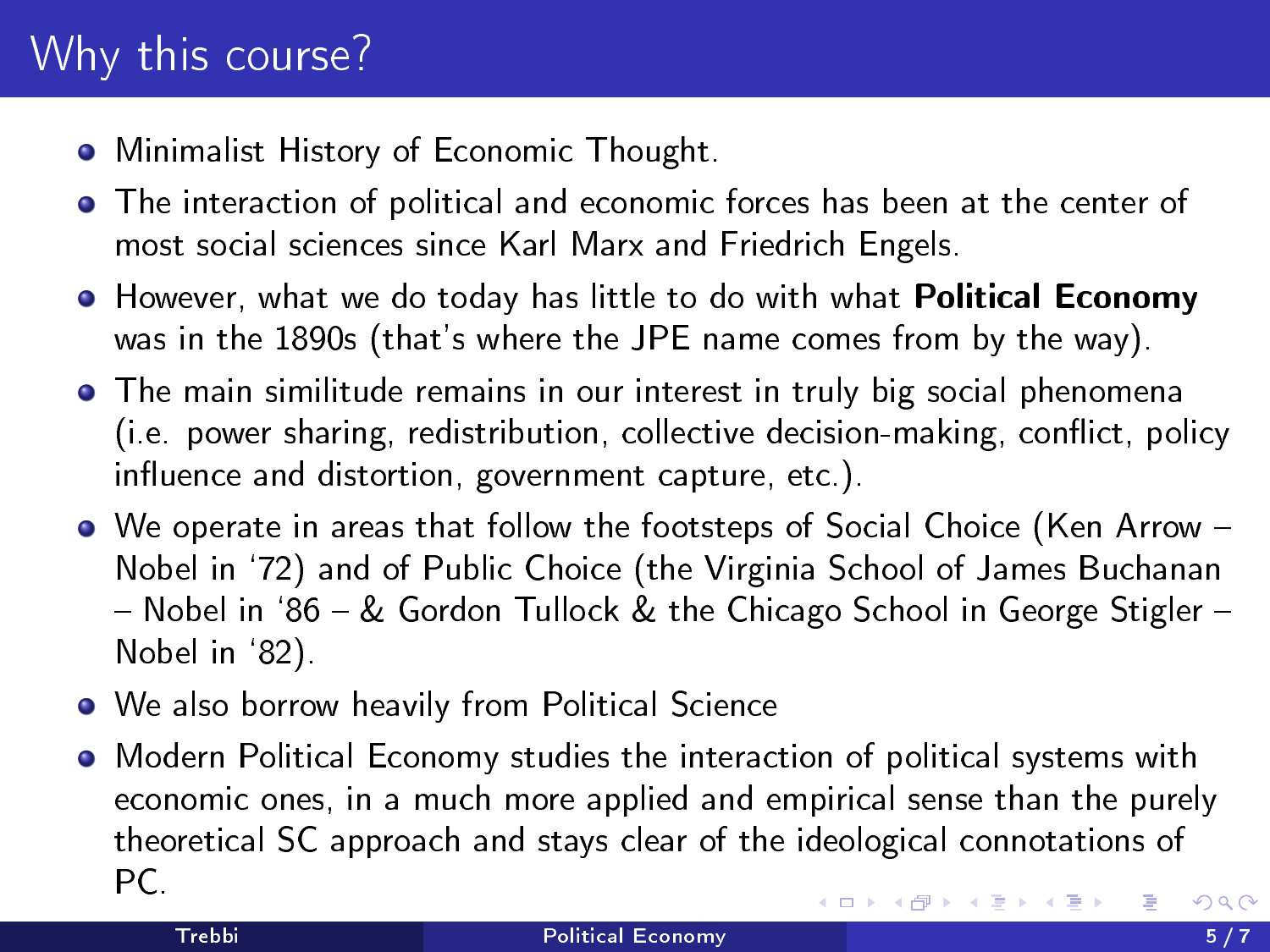- This course will have an heavy empirical component and provide both rigorous conceptual treatment and econometric rigor (I will try my best).
- Political Economy may not be yet a fully mainstream field in Economics (this is changing).
- It can complement more established areas such as Public Economics, Trade, Development, Macro/Labor, Behavioral, IO, Finance.
- You need to be mindful of this for Job Market.